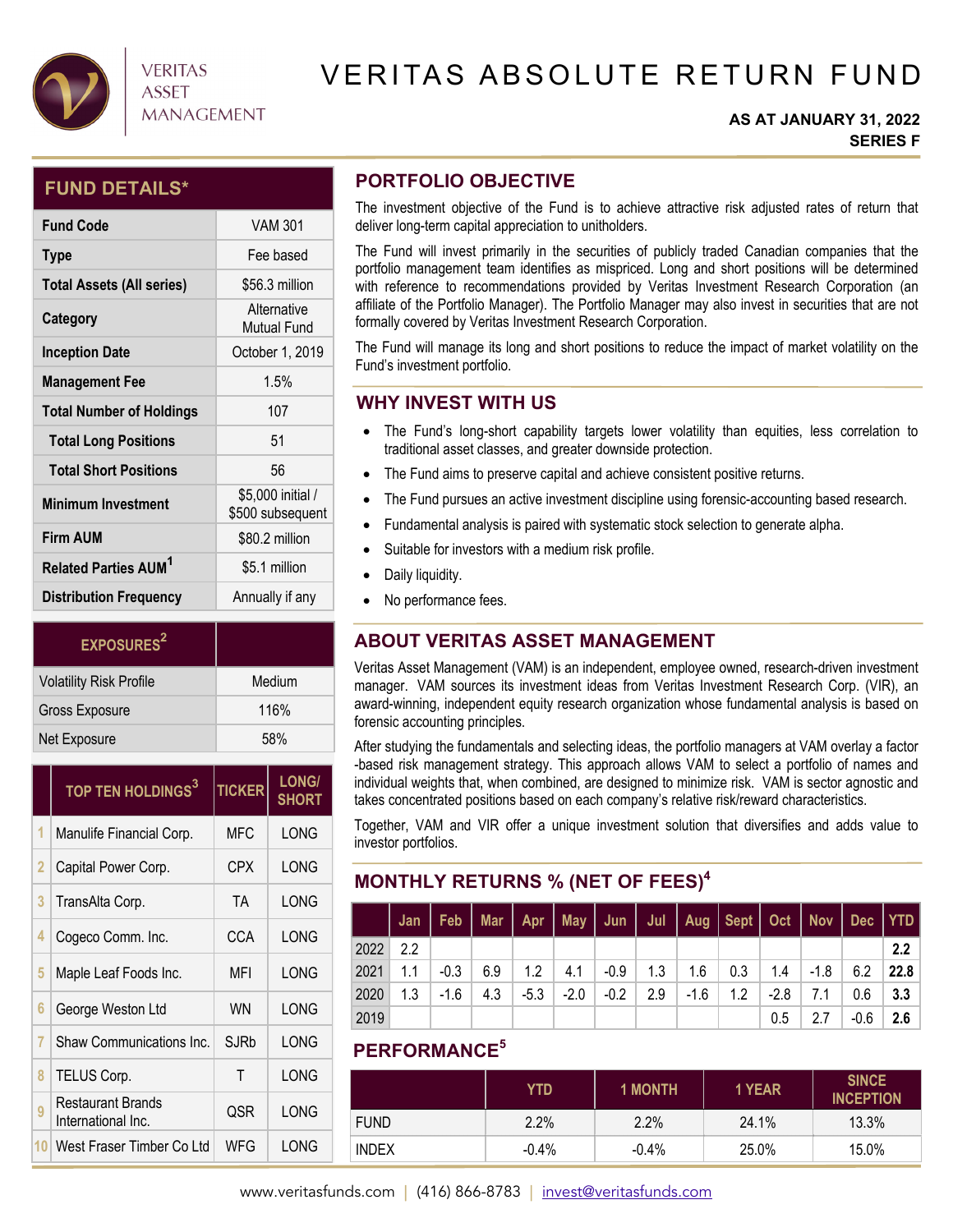

# VERITAS ABSOLUTE RETURN FUND

#### **AS AT JANUARY 31, 2022 SERIES F**

### **COMMENTARY**

Series F of the Veritas Absolute Return Fund generated a 2.2% return in January, even as North American indexes sold off, led by falling valuations for growth stocks. Careful management of our exposures and net short positions in the Technology and Renewable sectors helped the Fund post strong returns for the month.

The Fund's short position in **Affirm Holdings Inc. (NASDAQ: AFRM)** was the top contributor to fund performance in January. Last November, we identified a large gap between **AFRM**'s outlook and expectations for its Buy-Now-Pay-Later model. Growth in the BNPL model has been heavily dependent on low-cost financing for short term consumer loans extended at or near zero interest rates. In addition to rising financing costs, the payments space faces growing competition for merchant fees. **AFRM**'s shares fell 50% between the end of November 2021 and January 31, 2022.

The second-best contributor to Fund performance in January was our long position in **ARC Resources Ltd. (TSX: ARX),** which benefitted from a 17% increase in WTI crude prices in January, as well as a 30% increase in Henry Hub gas prices. As a Montney focused, liquids-rich gas producer, **ARX** is uniquely positioned to benefit from tightening global energy conditions.

Our goal is to buy the best companies in sectors where we identify positive investment catalysts and take strategic short positions in poorly positioned companies in challenged industries. We evaluate companies based on balance sheet strength; free cash flow sustainability; transparent financial reporting and governance; as well as the ability to endure periods of economic weakness.

### **PERFORMANCE6**



### **RISK MEASURES7**

|                                | 1 YEAR  | <b>SINCE INCEPTION</b> |
|--------------------------------|---------|------------------------|
| Fund Sharpe Ratio <sup>8</sup> | 2.46    | 1.21                   |
| Index Sharpe Ratio             | 2.15    | 0.66                   |
| Beta <sup>9</sup>              | 0.48    | 0.02                   |
| Correlation <sup>10</sup>      | 0.42    | 0.04                   |
| Fund Volatility <sup>10</sup>  | 9.3%    | 9.7%                   |
| <b>Index Volatility</b>        | 8.1%    | 18.4%                  |
| <b>Best Month</b>              | 6.9%    | 7.1%                   |
| Worst month                    | $-1.8%$ | $-5.3%$                |
| Number of positive months      | 9 of 12 | 18 of 28               |

# **SECTOR ALLOCATIONS11**